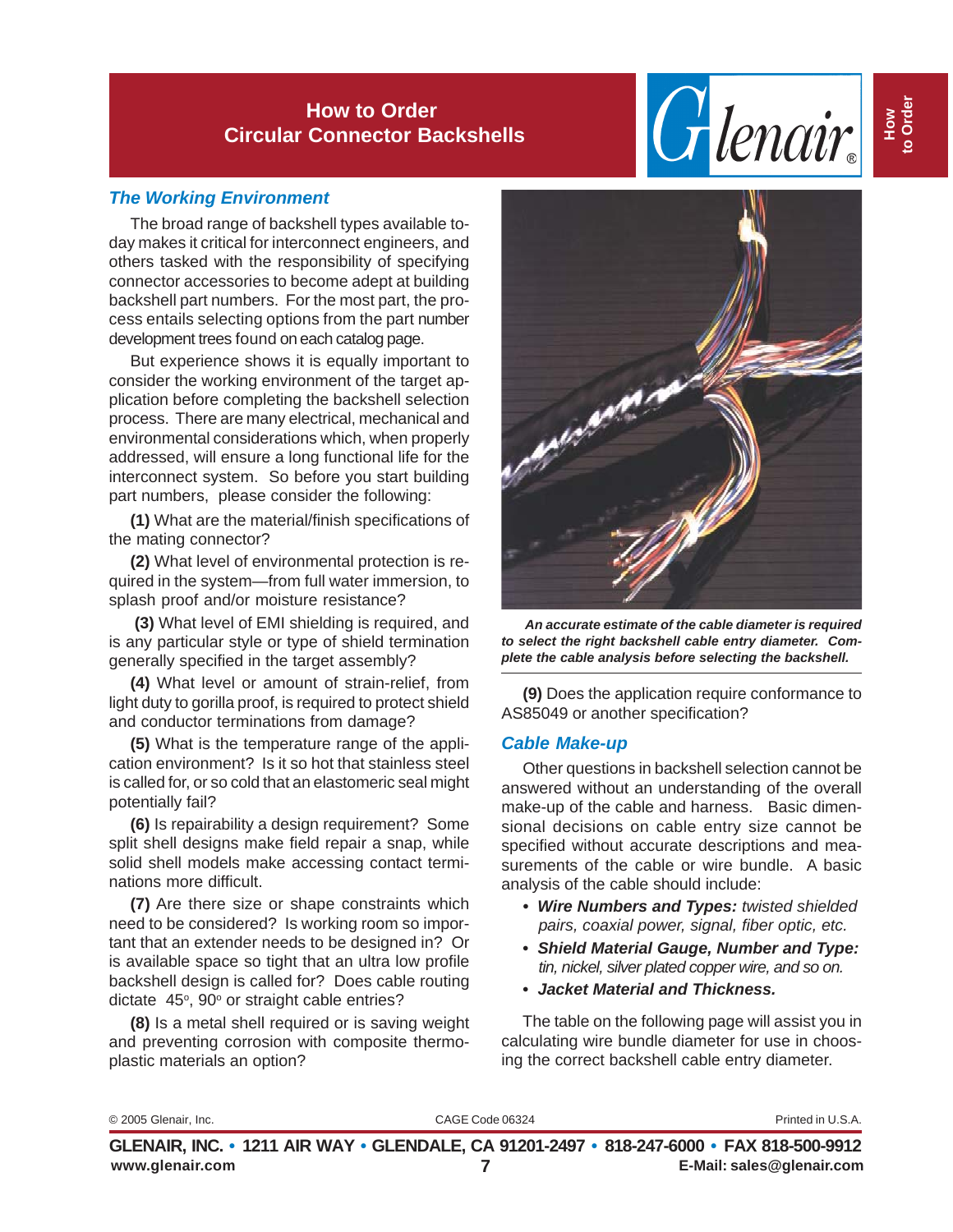

# *Calculating Wire Bundle Diameter*

A backshell's rear cable entry can accommodate only a narrow range of cable diameters. When selecting the backshell cable entry size from the provided tables, it is a good idea to error on the side of too large, as an undersized cable can always be enlarged with tape or a grommet to fit the cable clamp. Whan calculating wire bundle diameters, note that the gauge # of the wire describes only the diameter of the metal conductor, and not the overall diameter including insulation and/or braids. Refer to the appropriate wire specification for the actual diameter of the wire for use in the following calculations.

| <b>Steps</b>                                                                                                                    | <b>Calculations</b>                                                                                                                            |  |  |  |  |  |
|---------------------------------------------------------------------------------------------------------------------------------|------------------------------------------------------------------------------------------------------------------------------------------------|--|--|--|--|--|
| (1a) Determine average wire diameter when<br>all wires are the same diameter; or                                                | Given 30 Wires @ .045 DIA<br>Avg. Wire $DIA = .045$                                                                                            |  |  |  |  |  |
| (1b) Determine average wire diameter when<br>wires are different diameters.                                                     | Given 15 Wires @ .045 and 15 Wires @ .135<br>$15 \times 0.045 = 0.68$<br>$15 x .135 = 2.03 +$<br>$2.71 = .090$ Avg. Wire DIA<br>30<br>$= 2.71$ |  |  |  |  |  |
| (2) Multiply average wire diameter by factor<br>from Table I below                                                              | $(1a)$ .045 x 6.7 = .3015 Core Wire Bundle DIA<br>$(1b)$ .090 x 6.7 = .603 Core Wire Bundle DIA                                                |  |  |  |  |  |
| (3) Add thickness of any shielding or jacketing<br>to core wire bundle diameter (for example,<br>add .025 for braided sleeving) | $(1a)$ .3015 + .025 = .3265 Wire Bundle Outside DIA<br>$(1b) .603 + .025 = .628$ Wire Bundle Outside DIA                                       |  |  |  |  |  |
| TABLE I                                                                                                                         |                                                                                                                                                |  |  |  |  |  |

|                                                                           |  |  |  |  | . |  |                                                                                    |  |  |  |
|---------------------------------------------------------------------------|--|--|--|--|---|--|------------------------------------------------------------------------------------|--|--|--|
|                                                                           |  |  |  |  |   |  |                                                                                    |  |  |  |
| No. of Wires 1 2 3 4 5 6 7 8 9 10 12 14 16 18 20 24 28 32                 |  |  |  |  |   |  |                                                                                    |  |  |  |
| Factor                                                                    |  |  |  |  |   |  | 1.0 2.0 2.2 2.4 2.7 2.9 3.0 3.3 3.8 4.0 4.3 4.6 5.0 5.3 5.6 6.0 6.5 6.9            |  |  |  |
| No. of Wires 36 40 45 50 55 60 65 70 75 80 90 100 125 150 175 200 250 300 |  |  |  |  |   |  |                                                                                    |  |  |  |
| <b>Factor</b>                                                             |  |  |  |  |   |  | 7.4 7.7 8.1 8.5 8.9 9.3 9.7 10.1 10.5 10.9 11.6 12.2 13.7 15.0 16.1 17.2 19.3 21.0 |  |  |  |

#### *Backshell Part Number Development*

Glenair follows a standardized format for the development of accessory part numbers, so mastering the process once will enable you to build valid part numbers from any connector accessory product family—circular, rectangular, composite, fiber optic, and so on. Some differences are of course to be found from one product series to the next because of the range of available options. If in doubt, *QwikCreate, The Glenair Part Number Builder*, is now available on our website and takes all the pain and suffering out of backshell specification. For catalog users, the following steps will serve as general guide to the process.

**(1) Select the Product Series:** Do you want a dust cap, a banding adapter, an environmental backshell or some other type of connector accessory? Use the graphical product selection guide at the beginning of the catalog for help in getting to the right section.



*Typical backshell part number development or "How to Order" tree*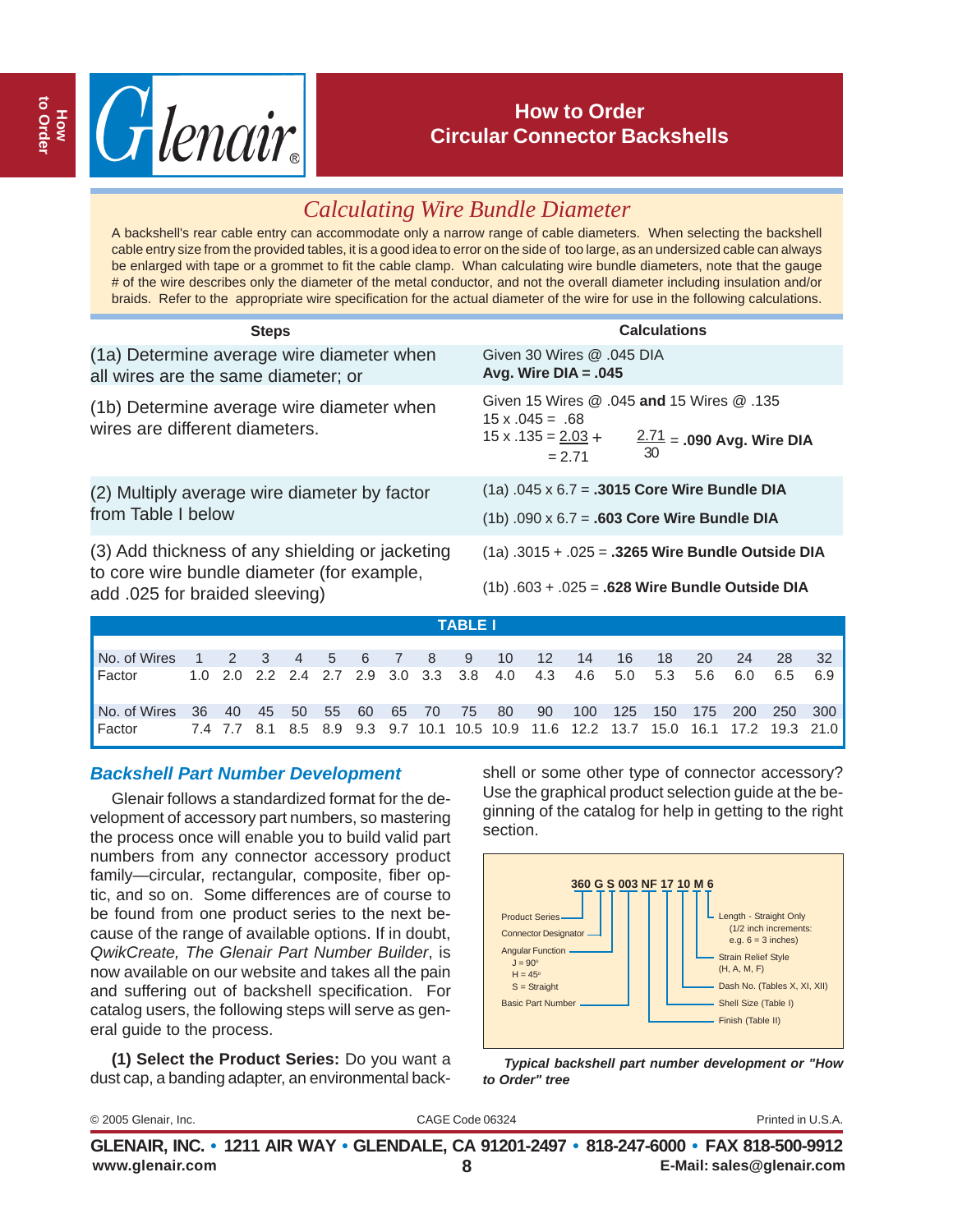

# *Angle and Profile*

The art of successful backshell selection includes specifying the most appropriate shape and cable entry for each connector accessory.



This selection determines working room, repairability, cable routing and the elimination of acute angles. In addition to straight backshells, the range of angles and profiles offered by Glenair include:

- *45° Elbow Standard Profile*
- *45° Elbow Low Profile*
- *45° Elbow Full Radius Profile*
- *45° Elbow Low Profile Split Shell*
- *90° Elbow Standard Profile*
- *90° Elbow Low Profile*
- *90° Elbow Full Radius Profile*
- *90° Elbow Low Profile Split Shell*
- *90° Elbow Ultra Low Profile Split Shell "Cobra"*

**(2) Select the Connector Designator:** This alphabetic symbol or "designator" is used to match each standardized connector family with the correct backshell thread and interface dimensions. Tables listing all the connector designators used by Glenair can be found beginning on page 15. MIL-DTL-5015 connector users must use an additional manufacturer symbol when ordering backshells. Please see pages 18 and 19 for more information.

**(3) Select the Basic Part Number:** This number fine-tunes your selection within the product

#### *Strain-Reliefs*

Typical Mil-Aero cable assemblies often have over a hundred wires terminated to a single connector. Preventing the wires from pulling on the contacts and damaging the termination is critical, and is usually accomplished with a strain-relief cable clamp that serves to isolate the pulling strain applied to the cable. Strain relief on electrical connectors can be accomplished in other ways, such as with a wire service loop that allows the wire to move between the clamping device and the contact without over-stressing the termination. However the basic method of clamping the wire bundle or cable jacket with saddle bars has historically been the most common method of protecting contact terminations.



series. For example, for Series 39 EMI/RFI Cable Sealing Backshells, your Basic Part Number selection will tell the factory what style of shield termination technology you prefer and the level of environmental sealing desired. The Basic Part Number also selects for other attributes such as rotatable or direct coupling.

(4) Select the Angle and Profile: Choose 45°,  $90^\circ$  or straight backshells in either standard, low or full radius profiles. Selected parts are also available in Ultra Low Profile Split Shell versions.

| © 2005 Glenair, Inc. | CAGE Code 06324                                                                          | Printed in U.S.A.         |
|----------------------|------------------------------------------------------------------------------------------|---------------------------|
|                      | GLENAIR, INC. • 1211 AIR WAY • GLENDALE, CA 91201-2497 • 818-247-6000 • FAX 818-500-9912 |                           |
| www.glenair.com      |                                                                                          | E-Mail: sales@glenair.com |

**How to Order**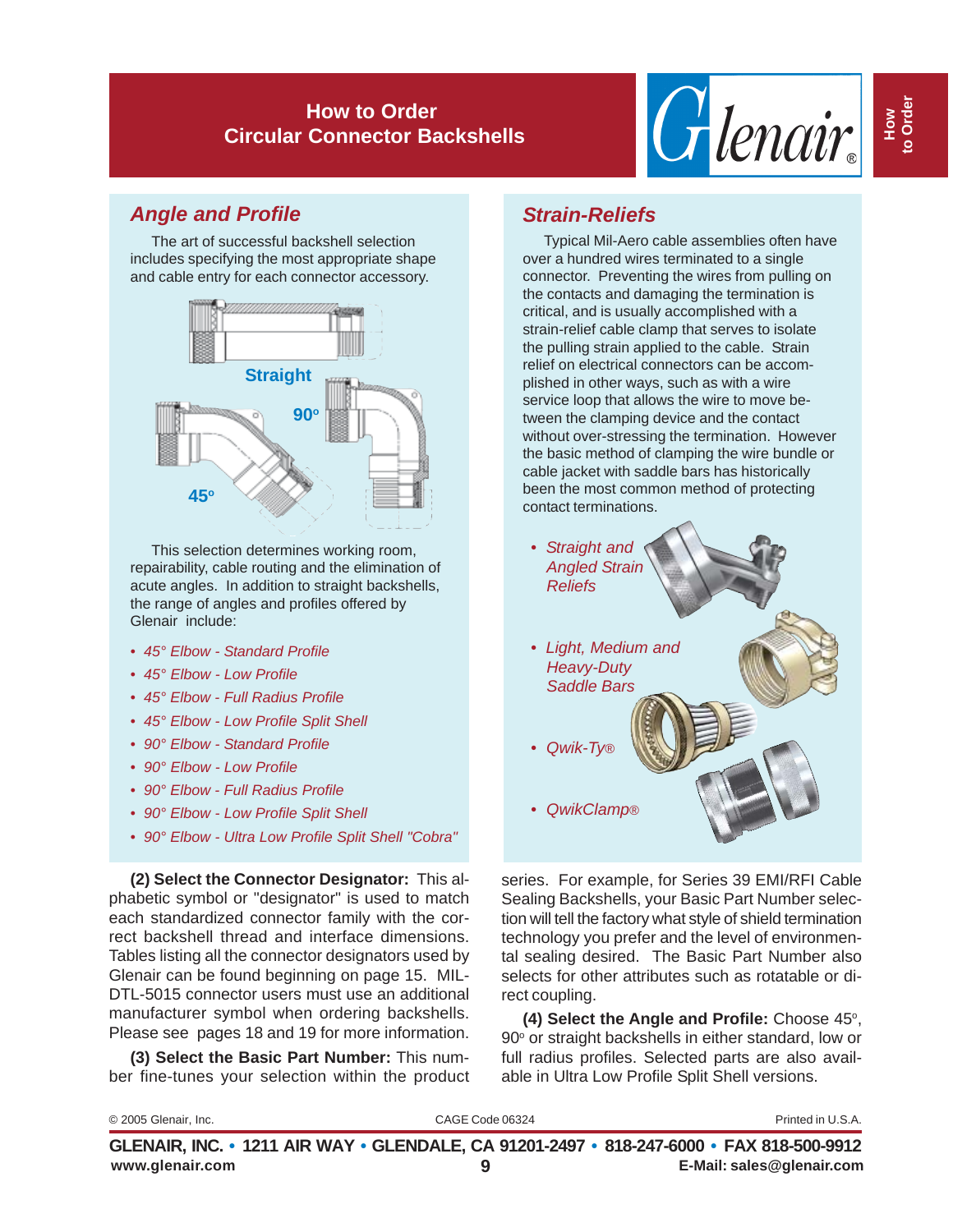

(5) Select the Finish Symbol: This symbol, se-<br>lected from the table on page 14 or from the same<br>EMI/RFI Backshell Designs table inside the back cover, tells the factory what surface finish or plating should be applied to the product. In almost all cases this selection should match the material finish of your connector.

**(6) Select the Connector Shell Size Number:** The connector shell size number is taken from Table 1, located on page 13 and repeated again on the inside back cover. The connector shell size number ensures the backshell thread and interface dimensions will fit the chosen size connector. Find the shell size number in the appropriate column according to your connector designator. In certain cases, such as MIL-DTL 38999 Series I and II Connectors (designator F), we have combined both series under a single choice. Simply find your odd connector number or letter in the [brackets] and enter the adjacent number in your part number.

**(7) Select the Cable Entry Diameter:** This entry specifies the minimum and maximum diameter of cable the backshell accessory can accommodate. Cable entry selection tables are generally found right there on the page. If in doubt, err on the big side, as cables may always be enlarged with tape or a grommet.

**(8) Select the Strain Relief Style:** Most accessories that are able to accept saddle bar cable clamps offer a range of choices. The selection is usually based on the level or duty of strain-relief that is required, and design drawings of applicable options are featured right there on the catalog page.

**(9) Select Unique Options:** Other available options, such as drain holes, bands, wire attachment lengths, special material designators, and so on, are tacked on to the end of the part number. In some cases you will be asked to omit the code for a particular option if you do not want it included with the part.

#### *Shield Termination Devices*

Selecting the most appropriate shield terminating backshell for a particular application requires a detailed analysis of the cable and the application environment in which the assembly will be used. *Glenair TAG® Ring Backshells*



Glenair TAG® Ring Backshells offer a unique and reliable method of terminating individual wire shields.

#### *Raychem Tinel-Lock® Terminators*



Glenair offers the Raychem Tinel-Lock® termination method. Applied heat causes the alloy ring to contract, clamping the shield to the backshell.

#### *Band-It*® *Termination System*



The unique low profile and smooth inside diameter of the *Band-It*® steel clamping band virtually eliminates EMI leakage paths, providing reliable and repairable shield terminations.

#### *Crimp Ring Termination System*



Crimp ring terminations provide an efficient approach to terminating overall cable and harness screens. Individually sized bands are required for each adapter and shield combination.

# *Conical Ring Style Backshells*

Glenair EMI/RFI conical ring backshells provide reliable individual and overall shield termination by securing the shield under pressure between a conically shaped backshell and ground ring.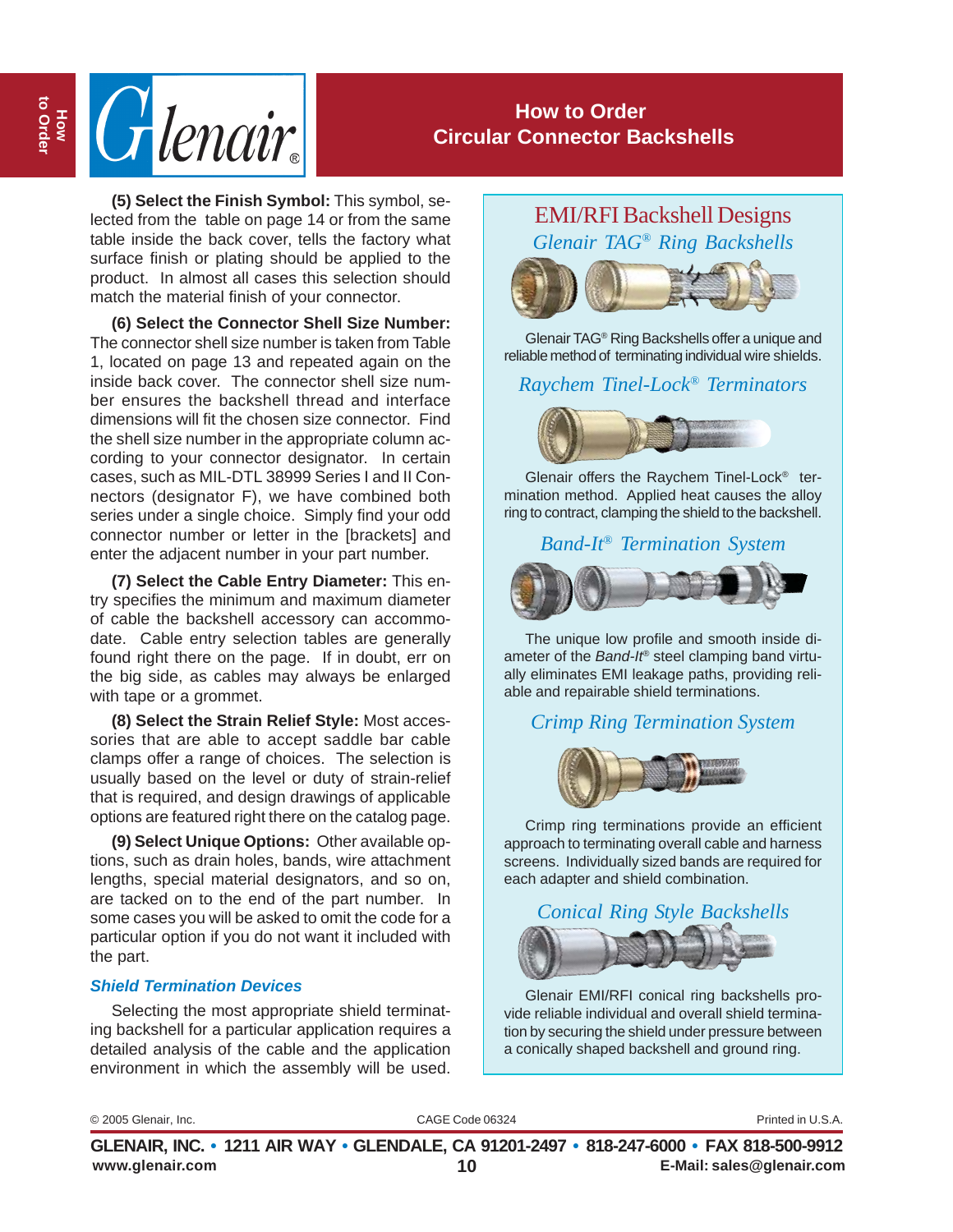



This Cable Sealing Backshell offers immersion protection to 6 ft. when used with impervious jacketed cables. A resilient grommet which fits into a counterbore in the backshell compresses and seals against the cable jacket when the threaded strain relief is tightened. This backshell is described as "submersible" throughout this catalog.

#### *Water-Tight Backshells*



This Cable Sealing Backshell provides a resilient grommet as an integral part of the cable strain relief; it is described as "water-tight" throughout this catalog and prevents water incursion up to 3 ft.



For applications requiring only moisture resistance and sealing against dust, Glenair offers these Environmental Resisting Backshells. An effective sealing barrier is created by a resilient grommet at the backshell cable entry. This backshell design is described as "splash-proof" in this catalog

There is no single shield termination technology or methodology that will meet every customer requirement. For this reason, Glenair supports every popular shield termination method with the full range of shell sizes, materials, platings and tooling, including:

- *Single and Multiple Conical Rings*
- *Crimp Rings*
- *Banding Terminations*
- *Castellated or Splined Rings*
- *Lampbase Thread Rings*
- *Radial Compression Springs*
- *Integrated Shield Socks*
- *Magnaforming*
- *Tinel™ Lock-Rings*

Customer selection depends on many factors, including cost, repairability, shield type and construction, cable diameter and type, cable jacket thickness, weight, shock and vibration, strain-relief, corrosion resistance and so on. The primary factor is cable construction: what type of shield is being terminated, where the shield or combination of shields is located within the cable or wire bundle, and how difficult the outer jacket is to work with. Customer preference, established methods and practices, tradition, manual skill levels and inspection procedures must also be considered.

The relative effectiveness of each style can be measured using a transfer impedance test. The transfer impedance test is the most widely accepted absolute measure of a shield's performance. It is used to evaluate cable shield performance against electrostatic discharge and radiated emissions coupling at frequency ranges up to 1 GHz. This testing method is recommended by the International Electrotechnical Commission as well as the military. Test reports for most standard termination technologies are available upon request from the factory.

#### *Corrosion Protection in Electromagnetic Interconnect Systems*

Glenair has a responsibility to deliver interconnect systems and hardware to its customers without "built-in" corrosion problems. As part of this effort we have pioneered the use of composite ther-